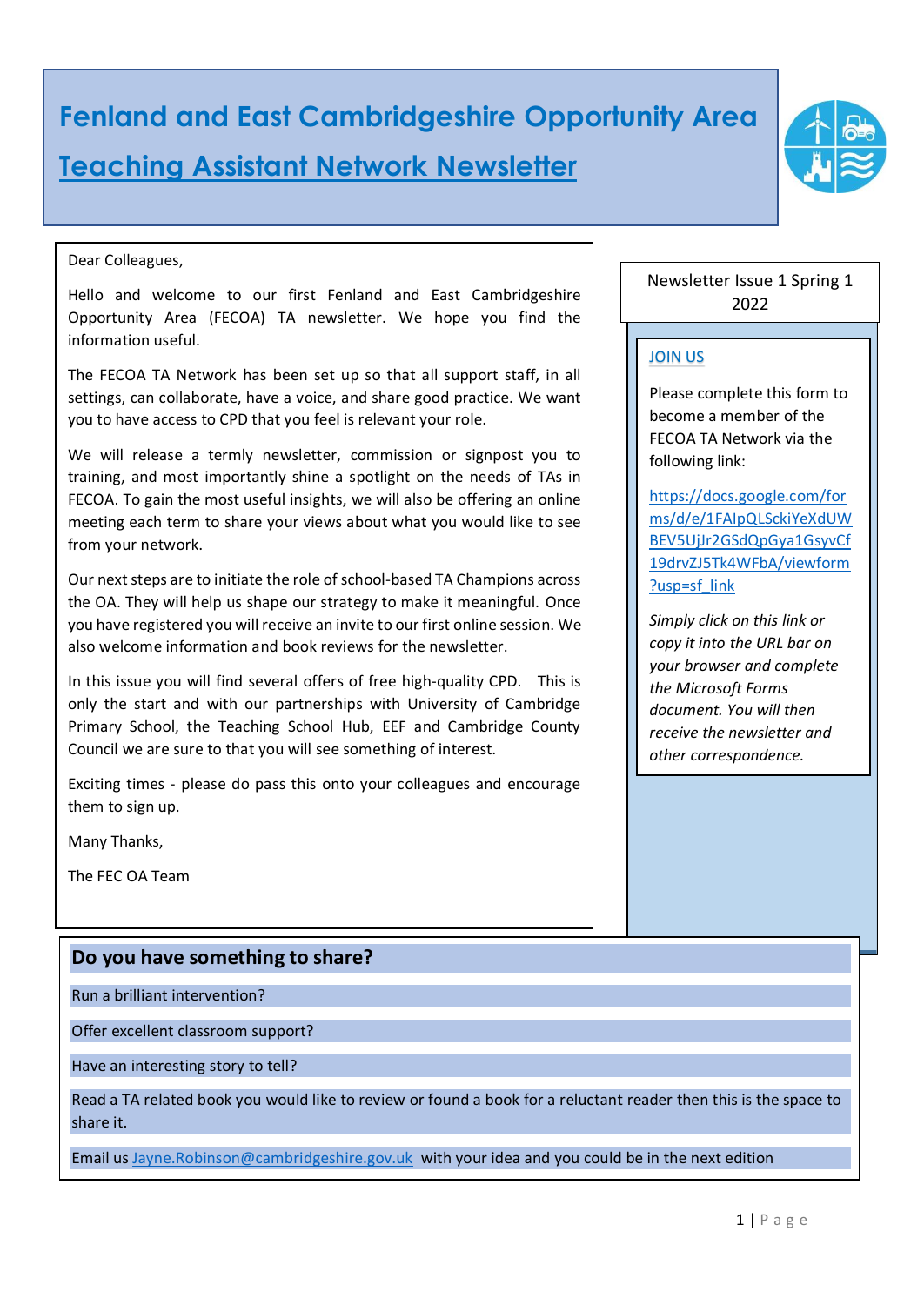## **FECOA Webinar Series**

The OA Webinar Series is hosted on the Knowledge Hub platform. To access the series, you will need a free Knowledge Hub account:

#### Go to<https://khub.net/sign-up>

Complete your details and verify your account – you will be sent an email to verify

Sign in and accept the site terms

Sign-up can be whole-school or individual depending on your preference.

View the OA Webinar Series Knowledge Hub [oa-webinar-series](https://fenlandeastcambridgeshireoa.files.wordpress.com/2021/11/oa-webinar-series-knowledge-hub-step-by-step-guide.pdf)[knowledge-hub-step-by-step-guide.pdf \(wordpress.com\)](https://fenlandeastcambridgeshireoa.files.wordpress.com/2021/11/oa-webinar-series-knowledge-hub-step-by-step-guide.pdf) for full details on how to access the series.

## **All of the sessions below have been commissioned by FECOA and are available via the webinar series:**

#### **English for TAs – CCC**

FECOA have commissioned Cambridgeshire County Council (CCC) to produce a series of pre-recorded webinars focused on supporting teaching assistants (TAs) with assisting English and Maths teaching. You can view a short [introduction video](https://www.youtube.com/watch?v=WZxH27PLoH8) about the English series.

**SESSION 1** Writing **SESSION 2** Phonics and Spelling **SESSION 3** Reading

#### **Maths for TAs - CCC**

You can view a short [introduction video](https://www.youtube.com/watch?v=YP-ADUQrxkc) about the Maths series.

**SESSION 1** [Effective Use of TAs](https://www.youtube.com/watch?v=AjZEbTals9M)  **SESSION 2** [Guided Group Work](https://www.youtube.com/watch?v=sCn9KDpZu0s) **SESSION 3** [Questioning](https://www.youtube.com/watch?v=bNXHF7YHlT0) **SESSION 4** [Mathematical Talk](https://www.youtube.com/watch?v=9p04iI6q31E) **SESSION 5 [Counting and Number](https://www.youtube.com/watch?v=Wl41r6rQrcs) SESSION 6 [Calculations](https://www.youtube.com/watch?v=aII_szlJ8R4)** 

Speech and Language - Cambridgeshire Community Services NHS Trust

1. The speech and language offer for schools in Cambridgeshire and Peterborough

2. Understanding spoken language: how to support understanding in the classroom

3. Wonderful words: How to develop vocabulary in the classroom

- 4. Great Grammar: supporting grammar in the classroom
- 5. Narrative skills: supporting narrative in the classroom
- 6. Super Speech: working with children's speech

## **EEF- Free online training [Making Best Use of Teaching](https://educationendowmentfoundation.org.uk/courses/making-best-use-of-teaching-assistants-online-course)  [Assistants online course | EEF](https://educationendowmentfoundation.org.uk/courses/making-best-use-of-teaching-assistants-online-course)  [\(educationendowmentfounda](https://educationendowmentfoundation.org.uk/courses/making-best-use-of-teaching-assistants-online-course) [tion.org.uk\)](https://educationendowmentfoundation.org.uk/courses/making-best-use-of-teaching-assistants-online-course)**

Course Overview The "Making Best Use of Teaching Assistants online course" has 6 modules. Each module takes around 7/8 minutes and is engaging with videos and supporting research.

**Module 1** considers your school's context

**Module 2** looks at TA deployment **Module 3** investigates the best way for TA's to prepare **Module 4** explores interventions **Module 5** making connections **Module 6** planning your next steps.

## **BOOK REVIEW**

Please share what you are reading from children's books to education articles.



Teaching Assistant's Pocketbook 2nd Edition by Dot Constable £9.99

This little book is literally small enough to carry in your pocket. It covers the key aspects of a teaching assistant's role in easy to access, bite-sized chunks. The tone is often relaxed and light-hearted with comical illustrations. Although I feel this book contains plenty of useful information, it may be more relevant to TAs new to the profession.

By Abi Joachim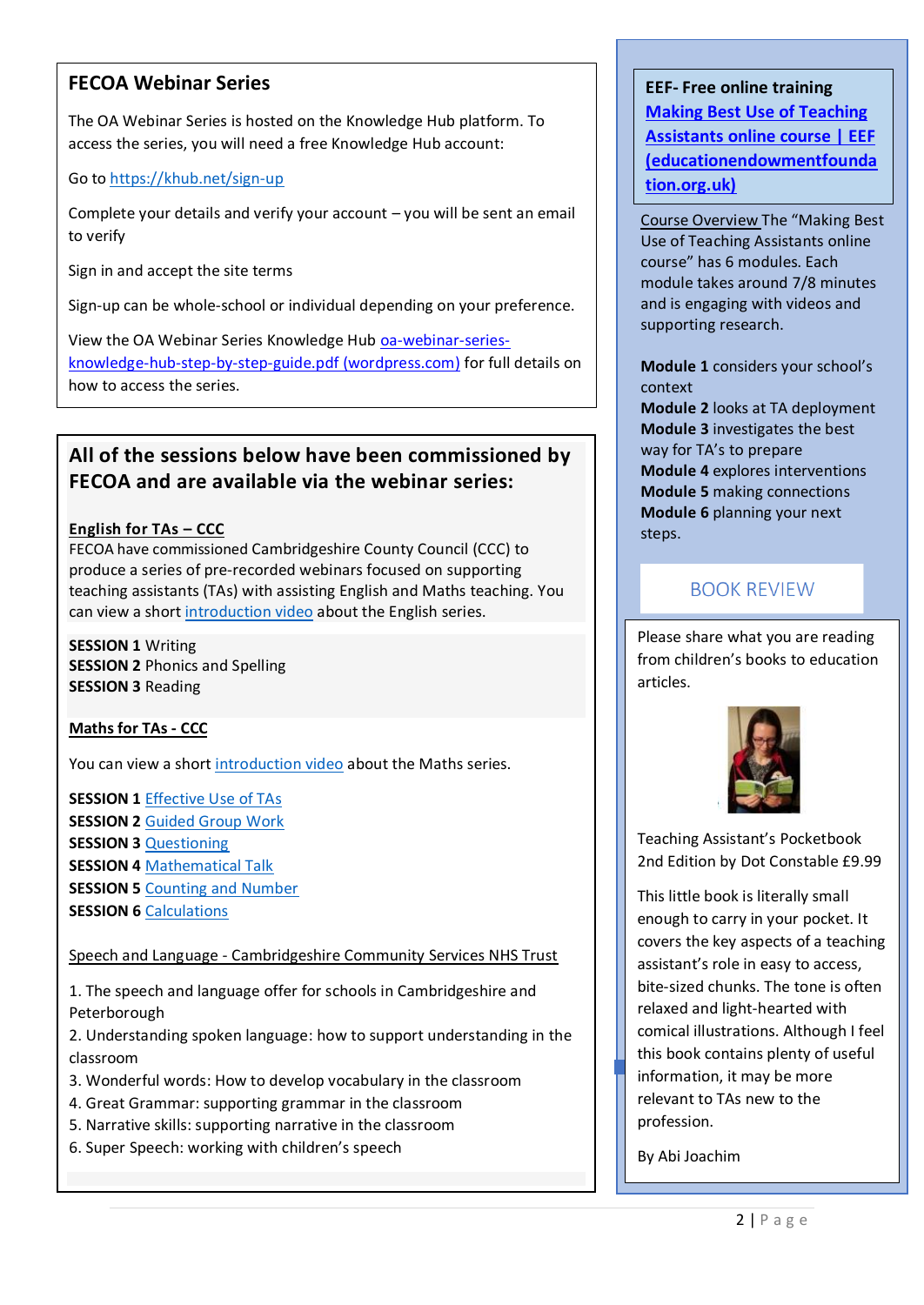